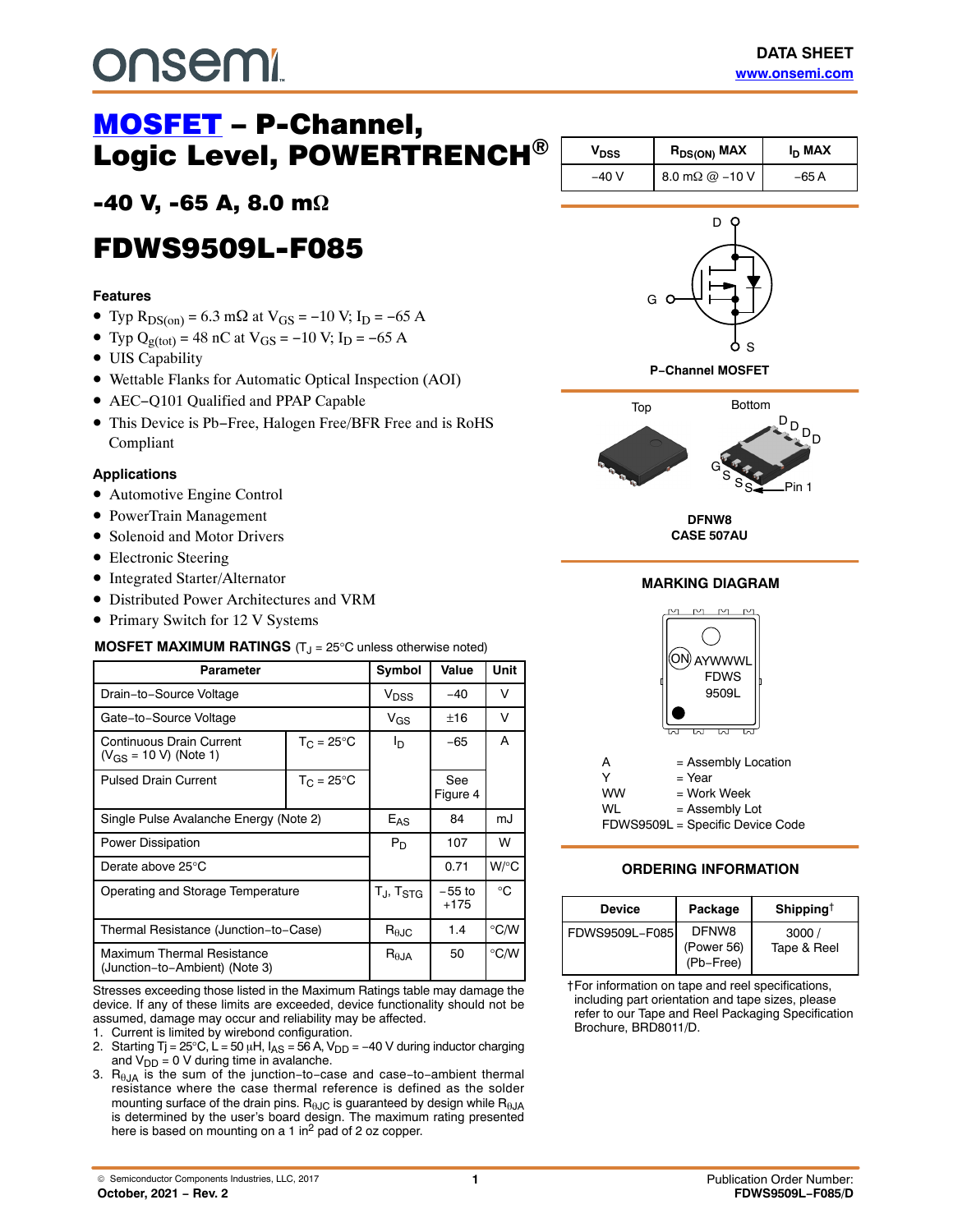#### **ELECTRICAL CHARACTERISTICS** (T<sub>J</sub> = 25°C unless otherwise specified)

| Symbol                     | Parameter                         | <b>Conditions</b>                   |                              | Min   | Typ | Max  | Unit |
|----------------------------|-----------------------------------|-------------------------------------|------------------------------|-------|-----|------|------|
| <b>OFF CHARACTERISTICS</b> |                                   |                                     |                              |       |     |      |      |
| <b>B</b> <sub>VDSS</sub>   | Drain-to-Source Breakdown Voltage | $I_D = -250 \mu A$ , $V_{GS} = 0 V$ |                              | $-40$ |     |      |      |
| <b>I</b> <sub>DSS</sub>    | Drain-to-Source Leakage Current   | $V_{DS} = -40 V,$<br>$V_{GS} = 0 V$ | $T_{\rm J} = 25^{\circ}C$    | -     |     |      | μA   |
|                            |                                   |                                     | $T_{\rm d}$ = 175°C (Note 4) | -     |     |      | mA   |
| <sup>I</sup> GSS           | Gate-to-Source Leakage Current    | $V_{GS} = \pm 16 V$                 |                              | -     | -   | ±100 | nA   |

#### **ON CHARACTERISTICS**

| V <sub>GS(th)</sub> | Gate-to-Source Threshold Voltage | $V_{GS} = V_{DS}$ , $I_D = -250 \mu A$ |                              | - | $-1.7$ | -3   |           |
|---------------------|----------------------------------|----------------------------------------|------------------------------|---|--------|------|-----------|
| $R_{DS(on)}$        | Drain-to-Source On-Resistance    | $I_D = -65$ A, $V_{GS} = -4.5$ V       |                              |   | 10.7   | 15.3 | $m\Omega$ |
|                     |                                  | $I_D = -65 A$                          | $T_{\rm J}$ = 25°C           | - | 6.3    | 8.0  | $m\Omega$ |
|                     |                                  | $V_{GS} = -10 V$                       | $T_{\rm J}$ = 175°C (Note 4) | - | 10.6   | 13.0 |           |

#### **DYNAMIC CHARACTERISTICS**

| $C_{iss}$        | Input Capacitance             | $V_{DS}$ = -20 V, $V_{GS}$ = 0 V, f = 1 MHz |                   | 3360 | $\qquad \qquad$ | pF |
|------------------|-------------------------------|---------------------------------------------|-------------------|------|-----------------|----|
| $C_{\text{oss}}$ | Output Capacitance            |                                             |                   | 1230 | $\equiv$        |    |
| C <sub>rss</sub> | Reverse Transfer Capacitance  |                                             |                   | 38   |                 |    |
| $R_{q}$          | Gate Resistance               | $V_{GS} = 0.5 V, f = 1 MHz$                 |                   | 21   |                 | Ω  |
| $Q_{g(tot)}$     | Total Gate Charge             | $V_{GS}$ = 0 to -10 V                       | $V_{DD} = -20 V,$ | 48   | 67              | nC |
| $Q_{g(th)}$      | Threshold Gate Charge         | $V_{GS}$ = 0 to -2 V                        | $I_D = -65 A$     |      |                 |    |
| $Q_{gs}$         | Gate-to-Source Gate Charge    |                                             |                   | 12   |                 |    |
| $Q_{gd}$         | Gate-to-Drain "Miller" Charge |                                             |                   | 6    |                 |    |

#### **SWITCHING CHARACTERISTICS**

| $\mathfrak{r}_{\mathsf{on}}$ | Turn-On Time     | $V_{DD} = -20$ V, $I_D = -65$ A,<br>$V_{GS}$ = -10 V, R <sub>GEN</sub> = 6 $\Omega$ |   | -   | 22                       | ns |
|------------------------------|------------------|-------------------------------------------------------------------------------------|---|-----|--------------------------|----|
| $t_{d(on)}$                  | Turn-On Delay    |                                                                                     |   | 10  | -                        |    |
|                              | <b>Rise Time</b> |                                                                                     |   | 5   | -                        |    |
| $t_{d(off)}$                 | Turn-Off Delay   |                                                                                     |   | 198 | $\qquad \qquad$          |    |
| t٤                           | Fall Time        |                                                                                     | - | 71  | $\overline{\phantom{0}}$ |    |
| $t_{\rm off}$                | Turn-Off Time    |                                                                                     |   | -   | 405                      |    |

#### **DRAIN−SOURCE DIODE CHARACTERISTICS**

| V <sub>SD</sub>            | Source-to-Drain Diode Voltage | $I_{SD} = -65$ A, $V_{GS} = 0$ V               |   | 1.0 | $-1.25$ |    |
|----------------------------|-------------------------------|------------------------------------------------|---|-----|---------|----|
|                            |                               | $I_{SD} = -32.5$ A, $V_{GS} = 0$ V             | - | 0.9 | $-1.2$  |    |
| <b>Lrr</b>                 | Reverse Recovery Time         | $I_F = -65$ A, dl <sub>SD</sub> /dt = 100 A/µs | - | 57  | 80      | ns |
| $\mathsf{Q}_{\mathsf{rr}}$ | Reverse Recovery Charge       |                                                |   | 45  | 67      | nC |

Product parametric performance is indicated in the Electrical Characteristics for the listed test conditions, unless otherwise noted. Product performance may not be indicated by the Electrical Characteristics if operated under different conditions.

4. The maximum value is specified by design at T $_{\rm J}$  = 175°C. Product is not tested to this condition in production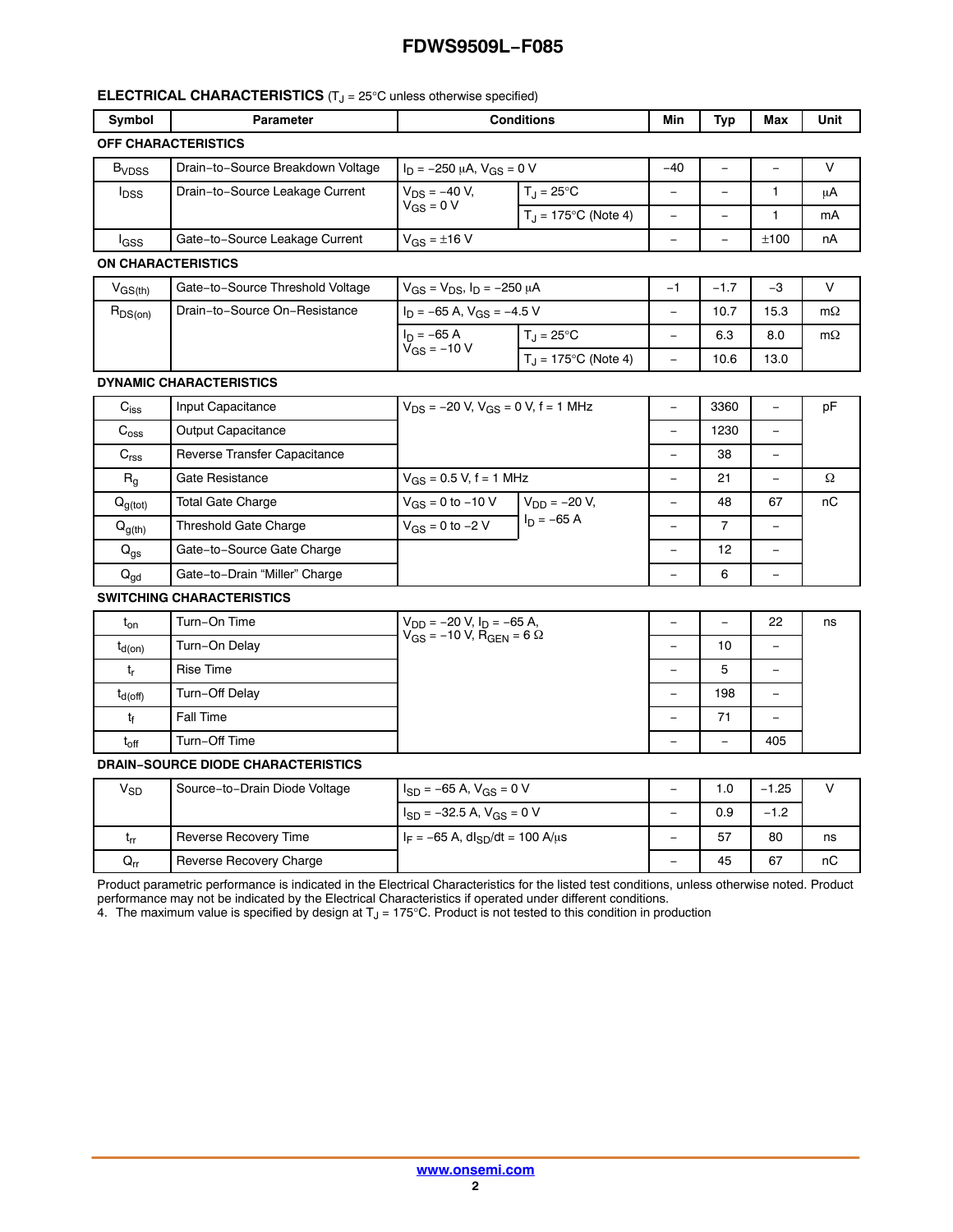#### **TYPICAL CHARACTERISTICS**

<span id="page-2-0"></span>



**Figure 4. Peak Current Capability**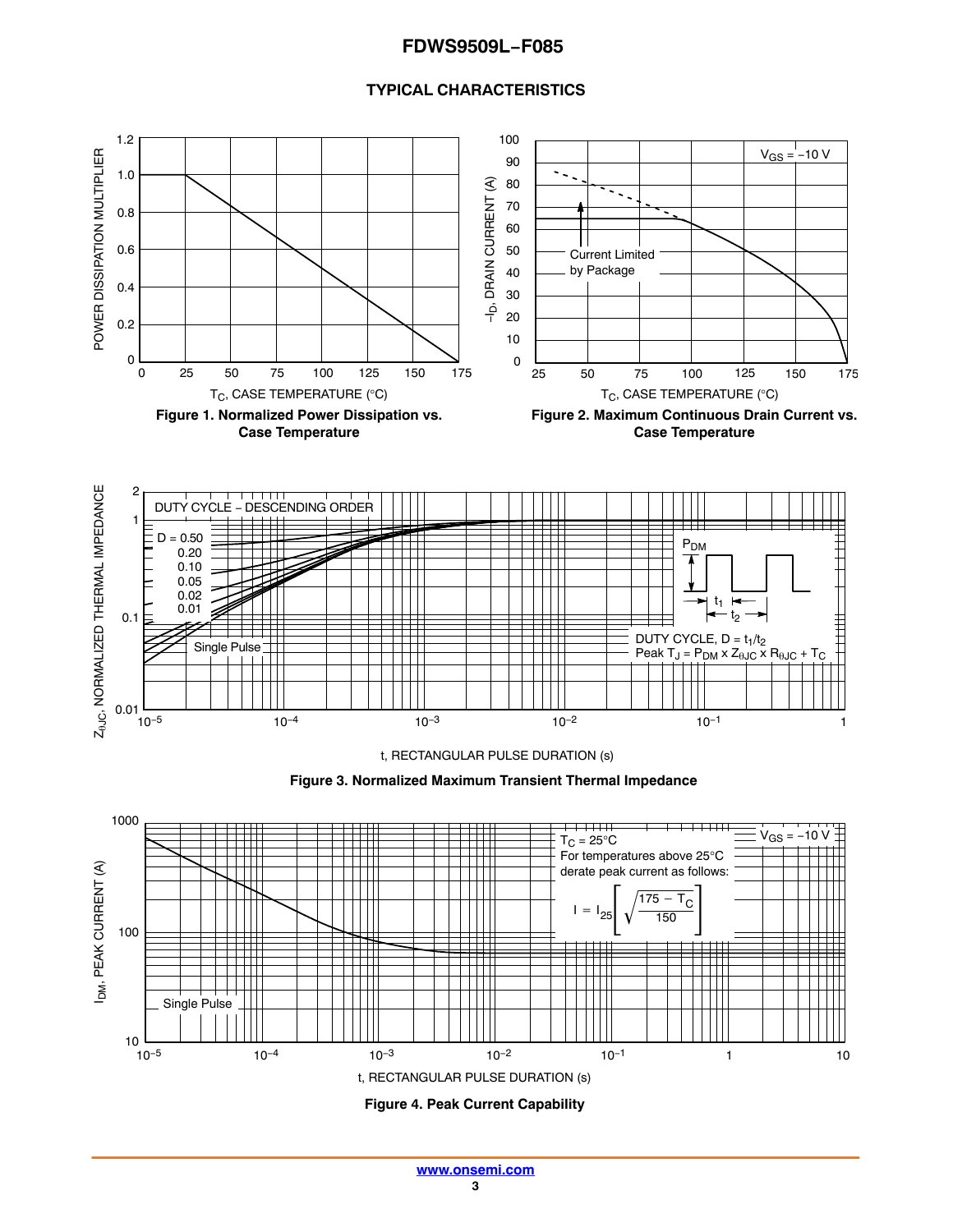#### **TYPICAL CHARACTERISTICS** (continued)

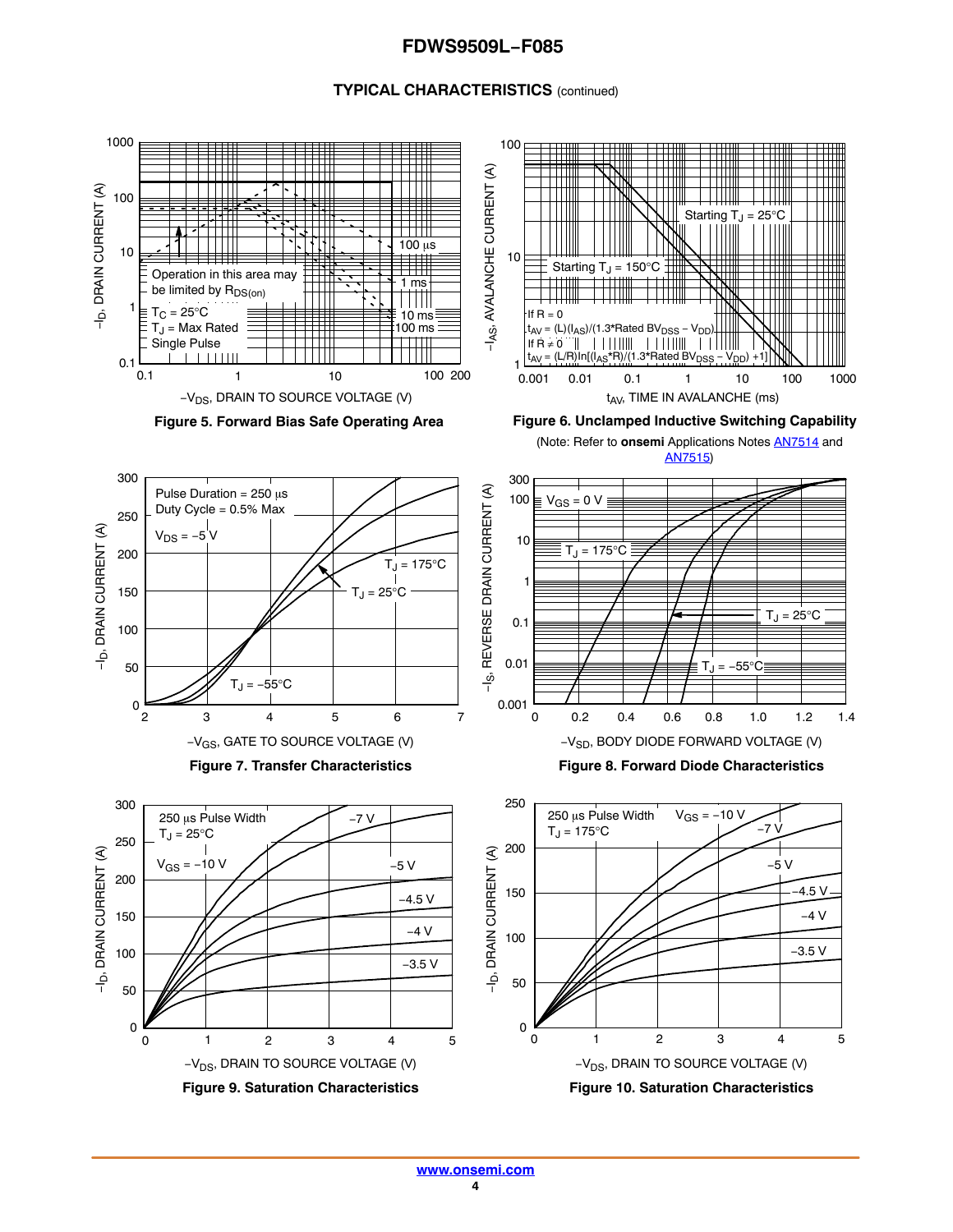#### **TYPICAL CHARACTERISTICS** (continued)

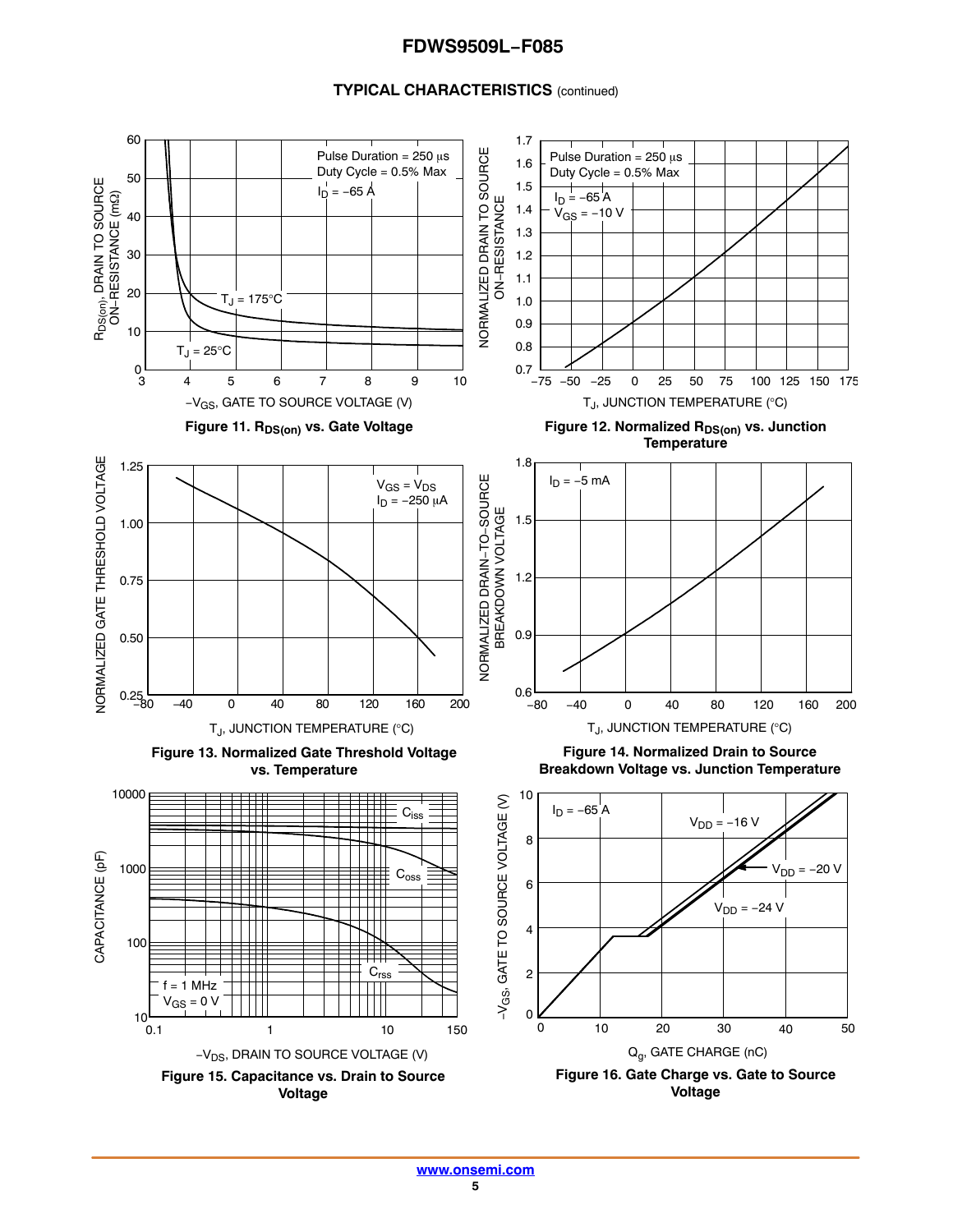#### **PACKAGE DIMENSIONS**

**DFNW8 5.2x6.3, 1.27P** CASE 507AU ISSUE A

.27

 $\mathbf 5$ 

阕

X

0.92

 $1.22 -$ 

**MILLIMETERS** 

NOM.

 $1.00$ 

 $0.75$ 

0.30 REF

0.52

 $0.18$ 

 $(0.54)$ 

 $5.10$ 

 $4.90$ 

 $3.82$ 

6.30

5.80

3.48

0.30 REF

 $0.45$  REF

1.27 BSC

0.635BSC

1.40

0.74

 $0.29$ 

 $(0.28)$ 

 $\sim$ 

MAX.

 $1.10$ 

 $0.05$ 

 $0.85$ 

 $0.57$ 

 $0.23$ 

 $5.20$ 

 $500$ 

 $3.92$ 

6.40

 $5.90$ 

 $\overline{3.58}$ 

1.50

0.84

 $0.34$ 

 $12^\circ$ 

 $-0.61(8X)$ 

 $(2X)$ 

 $-1.42$ 

6.91